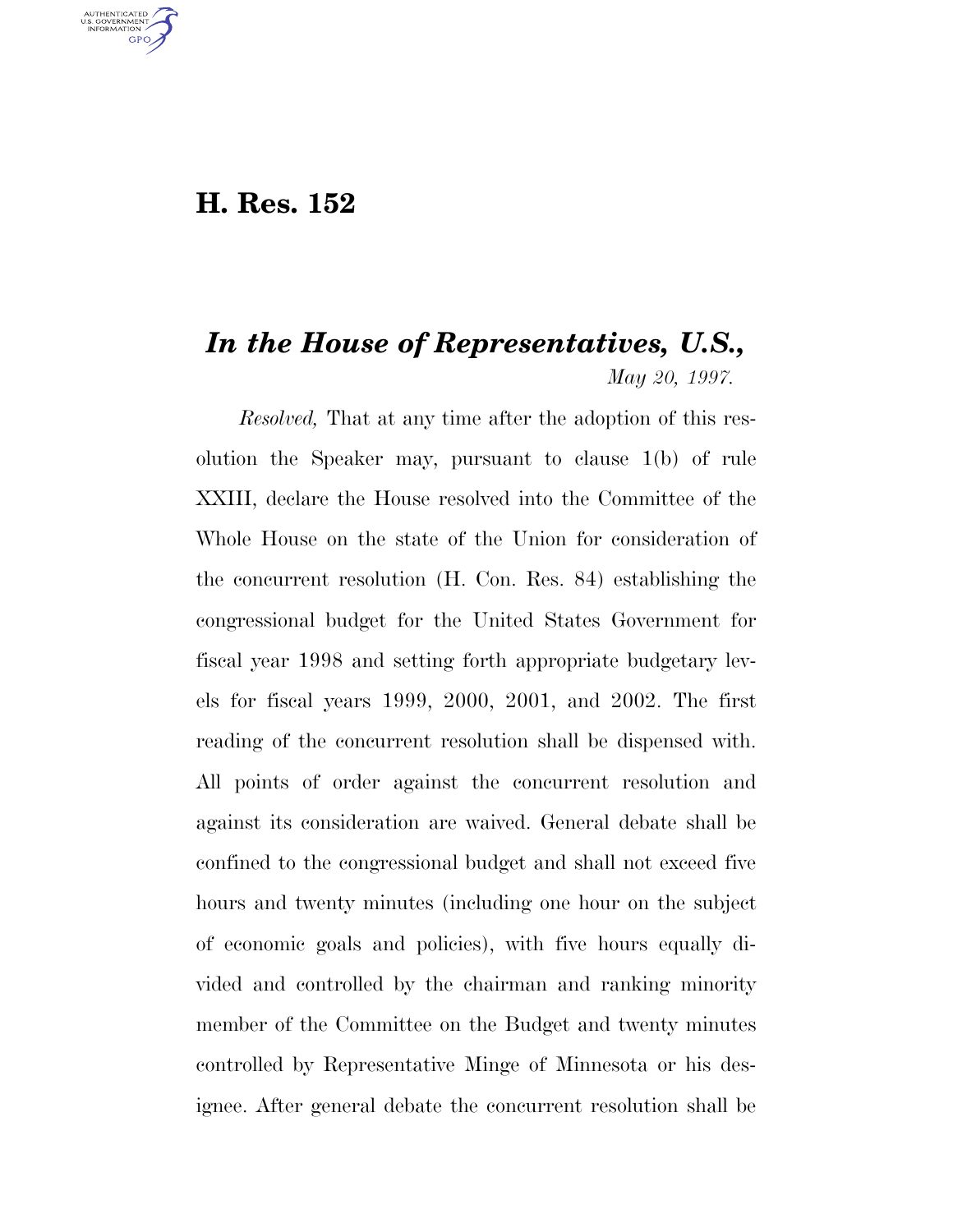considered for amendment under the five-minute rule. The concurrent resolution shall be considered as read. No amendment shall be in order except the amendments in the nature of substitutes designated in section 2 of this resolution, if printed in the portion of the Congressional Record designated for that purpose in clause 6 of rule XXIII. Each amendment may be offered only in the order designated, may be offered only by a Member designated, shall be considered as read, shall be debatable for twenty minutes (except as otherwise provided in section 2) equally divided and controlled by the proponent and an opponent, and shall not be subject to amendment. All points of order against the amendments designated in section 2 are waived except that the adoption of an amendment in the nature of a substitute shall constitute the conclusion of consideration of the concurrent resolution for amendment. The Chairman of the Committee of the Whole may: (1) postpone until a time during further consideration in the Committee of the Whole a request for a recorded vote on any amendment; and (2) reduce to five minutes the minimum time for electronic voting on any postponed question that follows another electronic vote without intervening business, provided that the minimum time for electronic voting on the first in any series of questions shall be fifteen minutes. After the conclusion of consideration of the concurrent resolution for amendment, the Committee